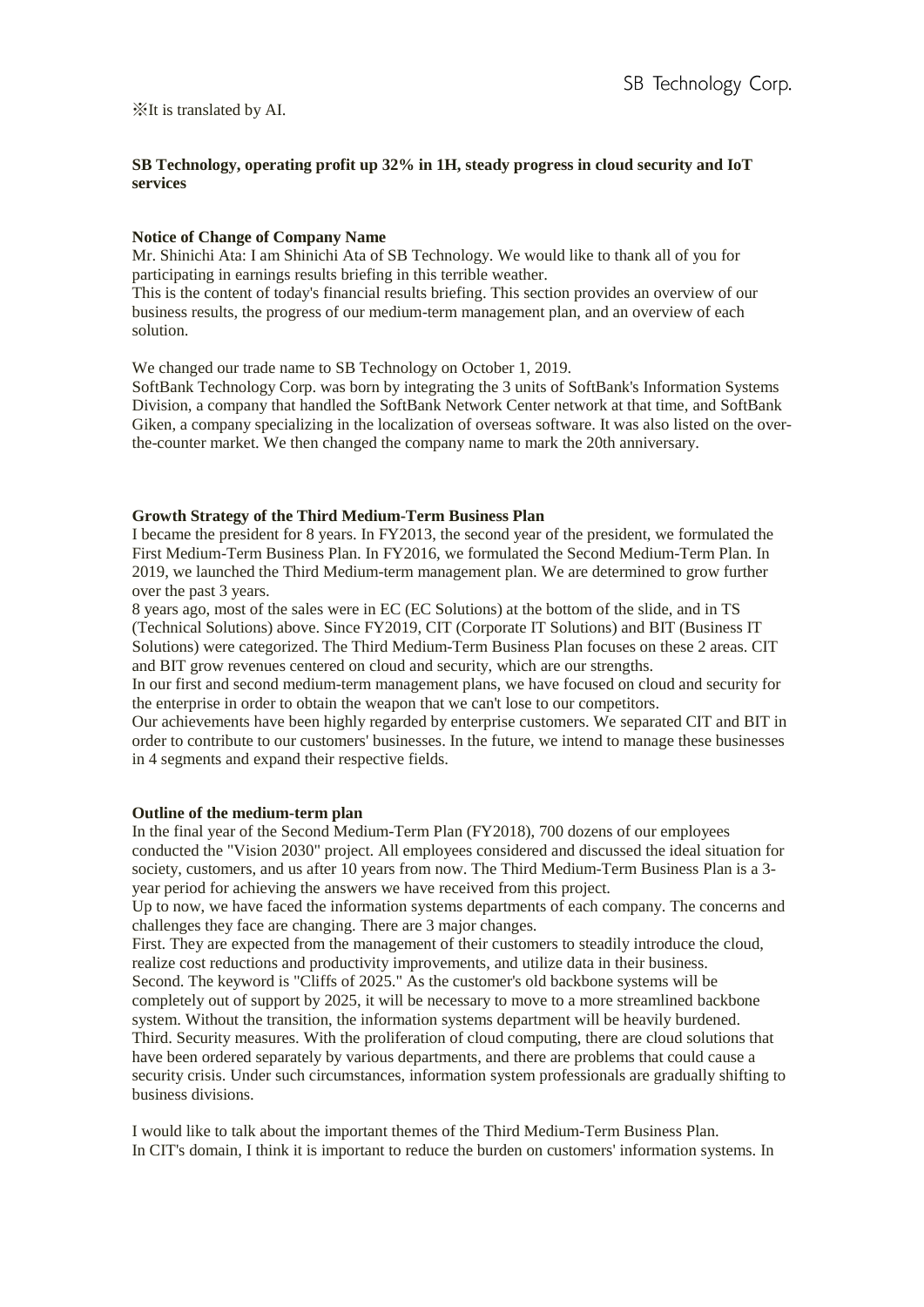the area of security, we have recruited a lot of security personnel. we gave them experience as security analysts. It has been cultivated by analyzing large volumes of data, and the quality of security has improved.

In the area of cloud installation, we have been developing individual products for customer orders. However, there are problems with resources and the amount cannot be addressed. So we packaged our best-case solution and created a cloud services brand called "clouXion". This "clouXion" is a monthly fee model. We believe that using this package will enable a cloud migration that does not fail.

We intend to distribute this. We would also like to provide packaged solutions to our competitors' SIer. We will also collaborate to promote the use of cloud computing and the use of cloud computing by corporations.

Next, I will talk about the BIT area. The people in charge and managers in the Information Systems Division who have helped us up to now are gradually shifting to the Business Divisions. We need to be able to talk about how BIT can differentiate itself from its competitors, how it can improve efficiency, and how it can raise productivity by visiting people who have been transferred from the Information Systems Division to divisions.

We provide consulting services and contribute to BIT. This is a major challenge for us. We accomplish our CIT and BIT weight themes and grow at an annual rate of 20% on an operating income basis.

## **Synergy with SoftBank Corp. (parent company)**

We were a subsidiary of SoftBank Group Corp. for a long time. In April 2018, SoftBank Group Companies in Japan announced that they would be subordinates of SoftBank Corp. Since April 2018, we have been examining how to generate synergies with SoftBank Corp. SoftBank Corp. is a telecom company and has its own network. In addition, They have a large number of data centers. In such circumstances, they were considering cloud computing and recommending the most up-to-date Alibaba Cloud.

After repeated discussions, at the beginning of 2019 they began thinking of "Microsoft Azure as well." We have been refining our resources and technologies for many years toward Microsoft Azure.

As some customers are interested in Microsoft Azure, we have proposed using Microsoft Azure as well. SoftBank Corp. will develop the product directly, but in April 2019, We agreed to continue to collaborate in sales.

I will explain the details later.

# **Consolidated PL (1H)**

I will explain our business results in a manner that does not cause misunderstanding. In terms of ordinary income, there was a non-operating loss in the previous fiscal year, and a loss of approximately 240 mn was recorded for equity-method affiliates.

This is because the timing was delayed because the same amount of non-operating income was included in the previous fiscal year. The impact appeared in the 2Q of March 2018.

This is why ordinary income appears to have grown so much in the current fiscal year. Not an outlier value.

## **By Solution Segment**

The portion of "102" and "108" at the bottom is EC sales. This is mainly for individual customers of Symantec operates software.

On top of that is technical sales. Developing systems on-premises or in private clouds, not on Microsoft Azure. 2 of these are the sales of corporate IT and business IT.

Thanks to these efforts, corporate IT has grown to a certain extent. Business IT is still a very small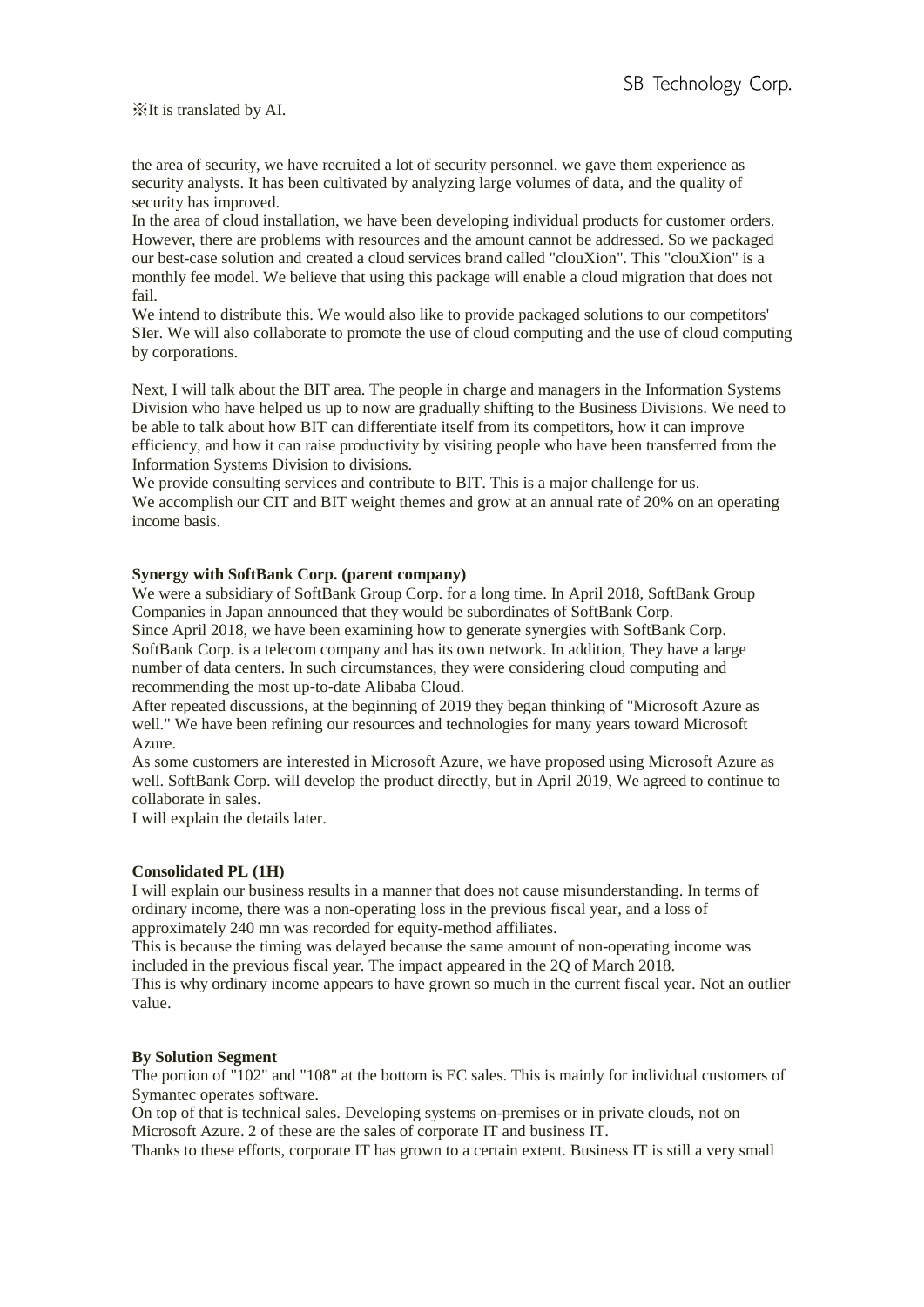part, but it includes a package of solutions. As a result, it is a slightly better segment than conventional system integration tools.

# **Sales by Customer/Type**

Next, sales by customer. Please understand that the blue portion at the bottom is an individual, and is the portion of the EC mentioned above. The second category, corporate and public sectors, was JPY9.6 bn, up from JPY9.3 bn, a slight increase.

Sales to the SoftBank Group grew significantly from JPY5.8 bn to JPY7.3 bn. one of the SoftBank Group companies is shifting its mission-critical systems from conventional mainframe systems to cloud-based systems over a period of 2 years.

Currently, the development of the application layer is in the process. In the 1H of the fiscal year, I believe that major contributions from sales will be made by replacing core systems developed for Microsoft Azure.

Depending on the type of development, please understand that the sales of the temporary development has become extremely large because the flow includes the development system.

## **[Non-Consolidated] Orders Received/Order Backlog (Excluding EC Services)**

In response to requests to disclose the amount of orders received, this report has been published. Orders received during the first 6 months of the fiscal year amounted to JPY16.1 bn, which was significantly greater than the growth in development of operations services. The order backlog at the end of September also shows that the backlog of development orders is large compared with the previous fiscal year.

# **FY2019 Forecast**

The 2H of the year has started in October. Our sales forecast to date has been JPY54.0 bn, and we are currently JPY26.7 bn.

Operating income still stands at 45%, but considering the progress made in the past, it is steady.

# **Market Trends (Status of Digital Transformation)**

From this point on, I will discuss the progress of the medium-term plan. Page 14 describes our customers' concerns about the impact of the spread of digital technology on our company. It is written that "competitiveness may decline." In contrast, it was said that there is a shortage of 170 k IT personnel in 2017. Now, what about the future of 2025? This is 1 of the risks faced by Japanese corporations, known as the "cliff of 2025," and it is expected that there will be a shortage of 430 k IT human resources.

As we implement our cloud-first strategy, it is important to see how cloud growth is growing. A typical data chart is located in the middle of the bottom of page 14. The orange portion below represents the private cloud and the blue portion above the public cloud. Research organizations have announced that the public cloud we are focusing on is expected to grow in the range of 20% to 30%.

In addition, we expect steady growth in managed cloud security services at more than 20%. These are the data that have been investigated to date.

We have an extremely diverse range of security services. We provide services that enable us to conduct transactions with a variety of companies and monitor them in an integrated manner. In the cloud business, we expect advances in Microsoft Azure to continue in the new 3-year period. Currently, in Japan, approximately 30% of cloud computing is in the form of AWS (Amazon Web Services). Microsoft Azure is estimated to be around 20%.

However, in terms of growth rates, the AWS market is growing at about 30% to 40% over the full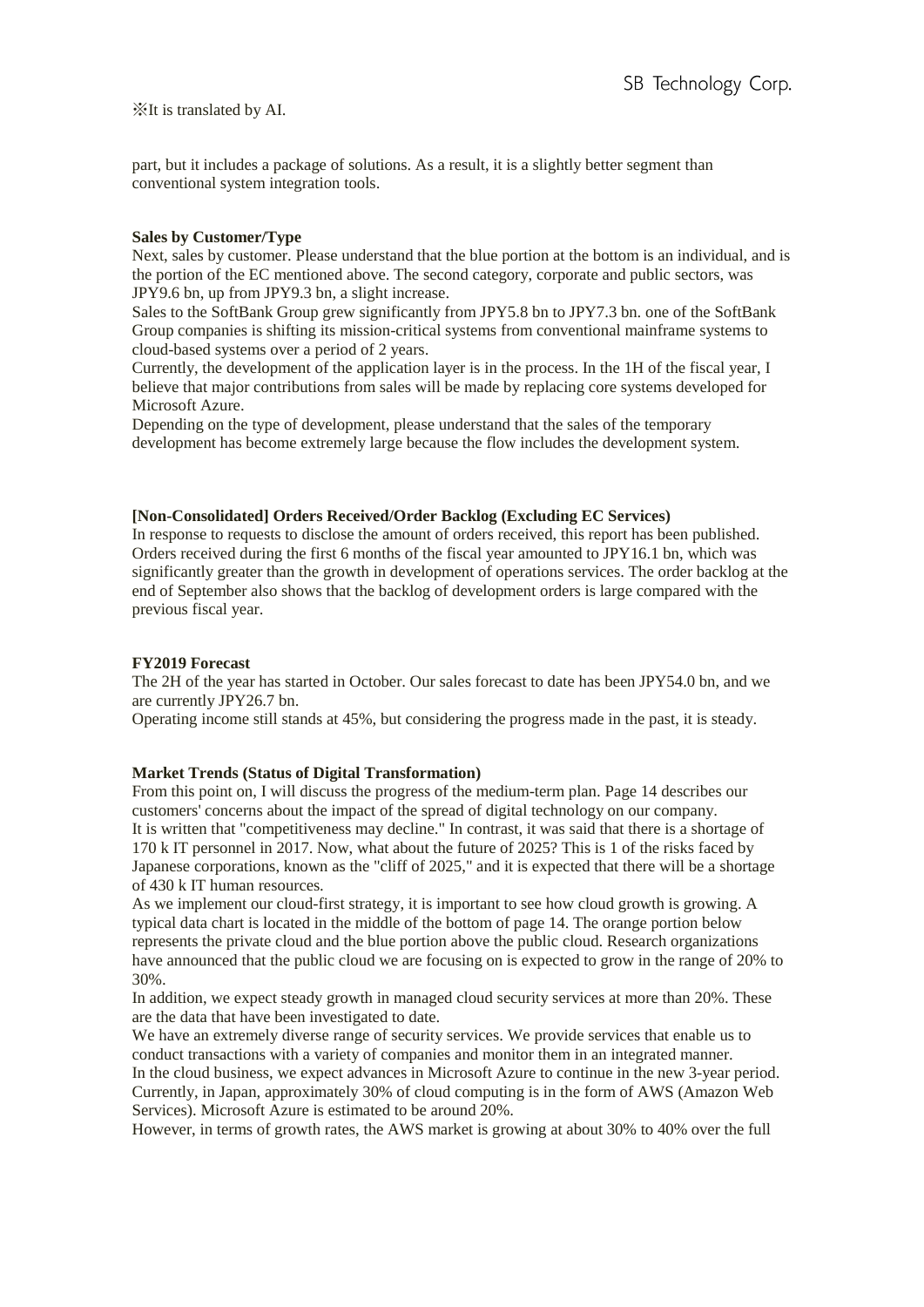year, while the Microsoft Azure market is growing at about 80% to about 90%. We have invested in Microsoft Azure for 6 to 7 years, and the market is still expanding. I cannot relax my hand here.

#### **Performance in Public Cloud**

In Microsoft Partner Award, which takes place on a global scale, we have not been able to tap the IoT field until now. This year, we missed the victory, but we received the second prize in the 2019 Partner of the Year Finalist (Internet of Things Award). The Partner of the Year has been offered annually for the past 6 years.

In addition, 5 to 6 years ago, the average overtime was 47 hours, which was an extremely difficult task for the company, but in the previous fiscal year the average overtime was less than 5 hours. We participated in Telework Days to encourage more active use of telework in order to create more productive ways of working. In addition, we have been selected as a Telework Declaration Company.

#### **Strategies for the Third Medium-Term Business Plan**

Return to the area chart again. E-commerce at the bottom is as I mentioned earlier. In addition, I believe there is still room for growth in on-premise IT support. CIT and BIT, which we call growth domains and growth domains, have added "Who are our customers?" and "What will we provide?" In order to work with more than 500 engineers and 1 k partner companies, it is not possible to select "get bigger" for a single work case in order to do the work in the size of 1 k partner companies... In particular, over the past 3 years, we will not reject the jobs of dozens of customers who have agreed particularly with our strategic system for incremental cloud computing. We have the knowhow we have cultivated through our strategy of "making it absolutely cheerful for our customers." We have chosen companies that do not turn down jobs in the global manufacturing, construction and agriculture sectors. We also consider synergies with SoftBank Corp. I would like to introduce the activities that have taken place so far in each of the selected companies.

#### **Progress: Customers (Manufacturing)**

Security is the biggest problem in global manufacturing. Factories and offices are also. Under these circumstances, we opened a Global SOC (Security Operation Center) in 2019 in the Asian region to support customers globally in order to provide security support.

The SOC includes security engineers. More detailed information is analyzed by security analysts in our Tokyo-based Security Operation Center. This system is now working smoothly.

The right-hand side of page 17 shows the IoT in the manufacturing industry. The example here is TOSEI, a coin laundry equipment firm. We have delivered more than 0.1 mn units to 8.5 k coin laundry shops throughout Japan. In response to this, the company indicated that it would like to introduce IoT facilities, and is providing prototypes for March.

## **Progress: Customers (Construction)**

Next is the construction industry. There are 5 companies in Japan that are called super general contractors. In the past 6 years, 4 of these companies have introduced Microsoft Azure, communications infrastructures and collaborative platforms.

Under such circumstances, there was a request to migrate to the cloud. In the construction industry, many construction sites, called non-competitive areas, are conducted through joint ventures. There are several 100 partner companies that have joined forces between the 2 and 3, and they are engaged in scheduling work sites and other activities. We have received requests to think about such solutions, and are currently building them.

The case of Takasago Thermal Science is shown as a seasonal 1. As the Windows will no longer be supported during the year-end and New Year's holidays, we plan to shift this to "Microsoft Azure" at this time. We are moving to a "Microsoft Azure" server toward March.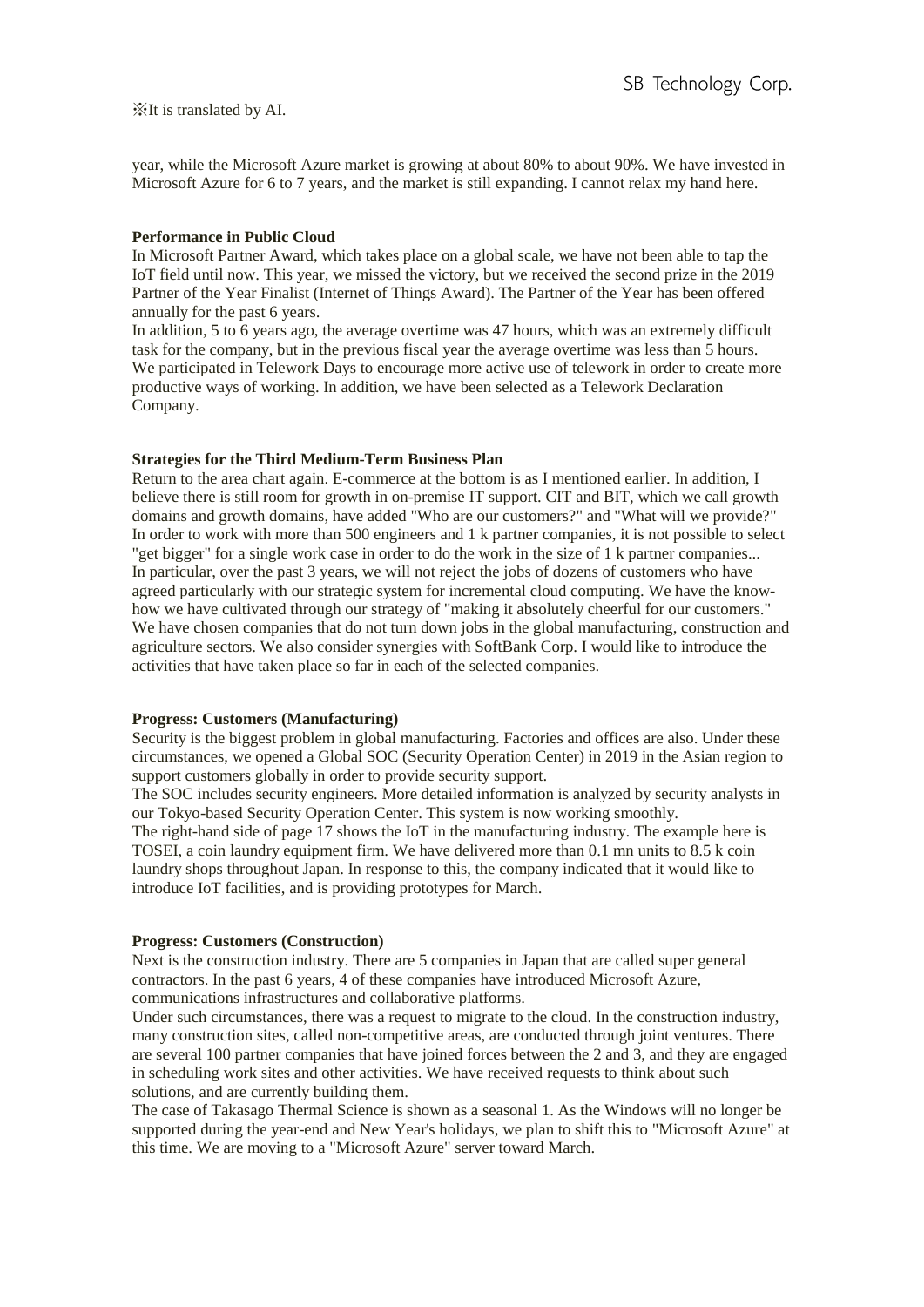In doing so, we use Cloud Migration Suite packages to verify how we can make our operations more efficient. The "Cloud Migration Suite" embodies the various migration know-how that we have been working on to date.

Next, we will discuss the case of Asahi Facilities. A company that manages hundreds of buildings has built an IoT platform to enable remote monitoring and pre-maintenance from the outside, rather than the traditional on-premise monitoring centers in each building.

This case study is also linked to the Microsoft Azure side with our packaged "IoT Core Connect" products and analyzed by BI and AI in the "Microsoft Azure" side.

## **Progress: Target customers (agriculture)**

Third, we are focusing on agriculture. 5 years ago, Japan became the first government agency to take measures to achieve Microsoft Azure. It accounts for more than 10% of Japan's total agricultural land, and currently there are 0.3 bn lots.

Everything, including those managed with paper, was digitized 3 years ago. We divided this into a GIS map and sorted out who was the owner and what was being created. It took 2 years to do this, and now has 5 years of maintenance.

The biggest problem for the government is the application form. Currently, 3 major typhoons have caused huge damage in Chiba, Southeast North and Nagano prefectures. For example, we need information about how much harvest was made last year, how much it was sold, and how much it was earned last year.

In order to stabilize farmers' management in the event of damage caused by natural disasters, the government covers 80% of the insurance. In some cases, it is 60%.

The Ministry of Agriculture, Forestry and Fisheries deposits 2.5 k types of applications for business stability, all of which are paper-based documents. In the current fiscal year, we received an order for Phase 1 to digitize this system over a period of several years.

What are the current problems with Phase 1? This is not only a matter for the Ministry of Agriculture, Forestry and Fisheries, but also for the Ministry of Justice. It is also related to the Ministry of Land, Infrastructure, Transport and Tourism because it is also a matter of land registration and rivers. In short, we were able to take the first step in a project where government offices are computerized. We believe this will greatly contribute to society, and are now making every effort to do so.

The "AGMIRU" on the right-hand side of page 19 is the smart agricultural service we are promoting as a group.

#### **Progress: Group synergies**

About Group Synergy. We will expand the scope of IT support. SoftBank Corp. has more than 100 IT partner companies and has a staff of several 1 k. As vendor control is also very difficult, we have started a project to transfer management to us from the key point in October 2019.

In this sense, jobs can be handled in large quantities. Profits may be tough. However, we also believe that analyzing and experiencing a large business may be an experience for cloud migration. To the right of page 20. In corporate and public business, I heard that SoftBank Corp.'s corporate sales force is 6 k people. Our selling Power and support capabilities will lead to the sale of our packaged solutions. Since this is still a On the way, we have not yet decided what we should focus on.

What is clear is the UniTalk IP-based telephony service that SoftBank Corp. has decided to collaborate with Microsoft Corporation. This service is developed as an add-on for chat-like conversation services between groups called Microsoft Teams for customers using Microsoft's Microsoft Office 365.

The conventional fixed-line telephone number "0ABJ number" will be available as a telephone system starting from [03] at the end of 2019, so that the number starting from [03] will be accepted as it is. In doing so, we will be able to cooperate in more areas where we have expertise in Microsoft Office 365 and Microsoft Teams.